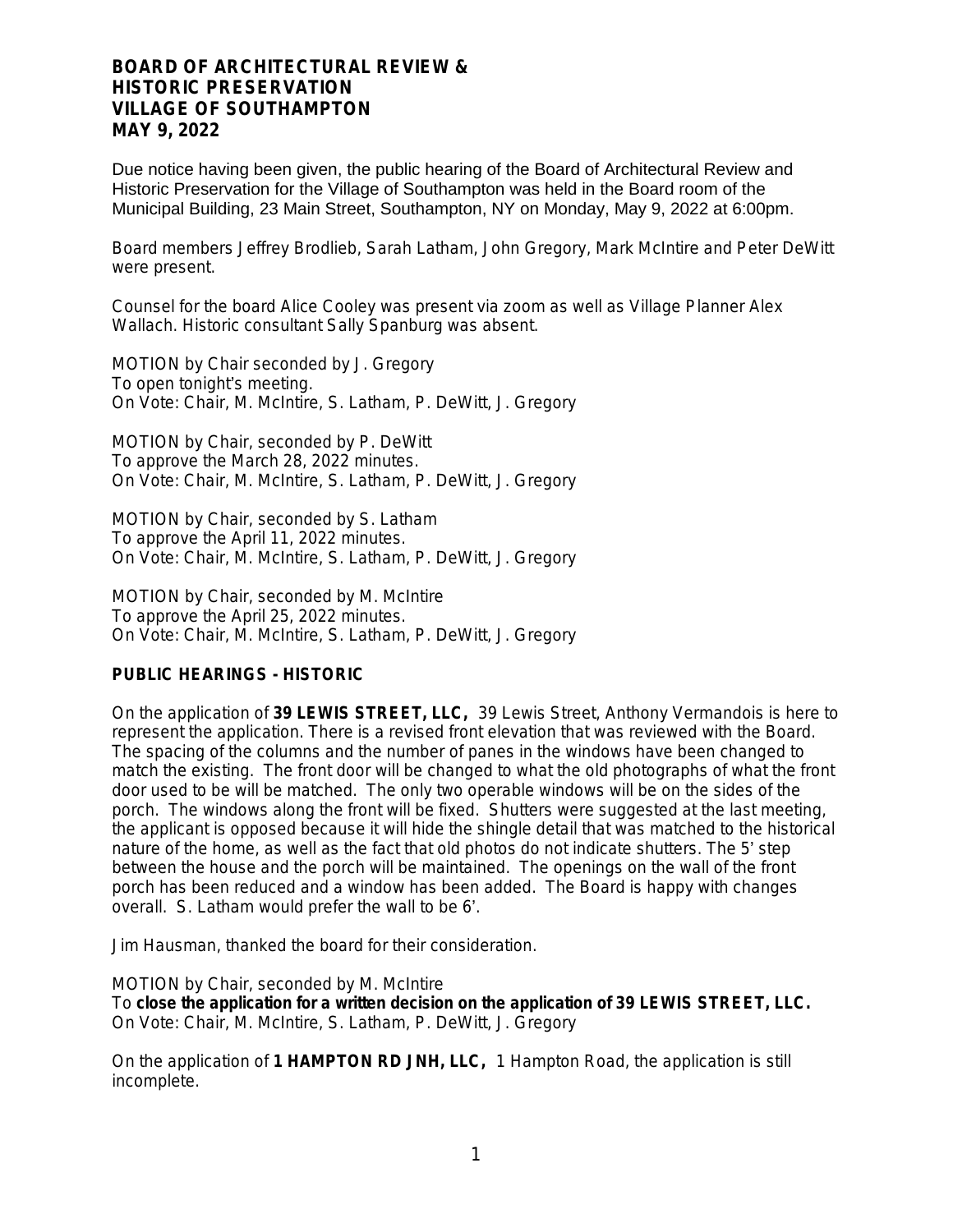MOTION by Chair, seconded by John Gregory To adiourn the application of 1 HAMPTON RD JNH, LLC so that the applicant can complete **the application.**

On Vote: Chair, M. McIntire, S. Latham, P. DeWitt, J. Gregory

On the application of **DANIEL BROCKETT,** 292 Ox Pasture Road, Laurie Montana is here to represent the applicant. The length of the building has been reduced 3'. The roof line has been reduced as well. The garage has been moved back by about 14'. Landscaping has been added to buffer the garage. The rear elevation has been modified to match up with the roof line reduction and the garage being pushed back. The surrounding houses were photographed and reviewed to show what the applicant feels will be harmonious in nature.

Steve from Arysis Design spoke to the evergreen screening around the property. There will be 8-10' green giant and cryptomeria used. The large maple will remain, it is 25' in height. There is privet on the north property line, and on the west property line there will be 10-15' privet placed as well as existing privets that are there. The landscaping plan is an integral part of the

plan. The south and the east property views were reviewed with the plantings are proposed from the back of the house. The plantings will be watered during construction. There are second story decks neighboring the applicant's property. There is even a third story deck on one the surrounding houses. The distance to the neighbors from the application property from the west is 336' and from the south neighbor, it is 263'. This is not a privacy issue. The Board is not in favor of the half moon window. The railing is there to obscure the flat. The Board is not in favor of the railing.

Dan Brockett, stated the changes that the Board would like, he will be happy to make.

Nica Strunk, there may be some requests from her client regarding the reorientation of the cryptomeria. Ms. Strunk would like some time to discuss this with her client. The distance between the client and the applicant line is information that she would like to review to see where the measurements were calculated from. This was not information that was submitted to her. A line of site analysis from the deck is missing from the submissions according to Ms. Strunk. The decks on Ms. Thai home were only granted once an analysis was done.

Siamak Samii, the concern is the size of the house to the size of the lot. The relationship is the concern. Mr. Samii appreciates the landscape plan but needs time to review it. Mr. Samii would like at least 9 of the cryptomeria to be placed to screen the 2 story living room. He is concerned about the glare from a chandelier. It was suggested to lower the windows.

The Board isn't in opposition to the landscape plan. Mr Brockett was advised to deal with the neighbors independently. The chair doesn't feel that a line of site study needs to done. The double windows on the rear are acceptable to the Board as well. The half moon will be removed and the railing on the roof too.

# MOTION by Chair, seconded by J. Gregory To **approve the applicant** '**s request for adjournment on the application of DANIEL BROCKETT.**

On Vote: Chair, M. McIntire, S. Latham, P. DeWitt, J. Gregory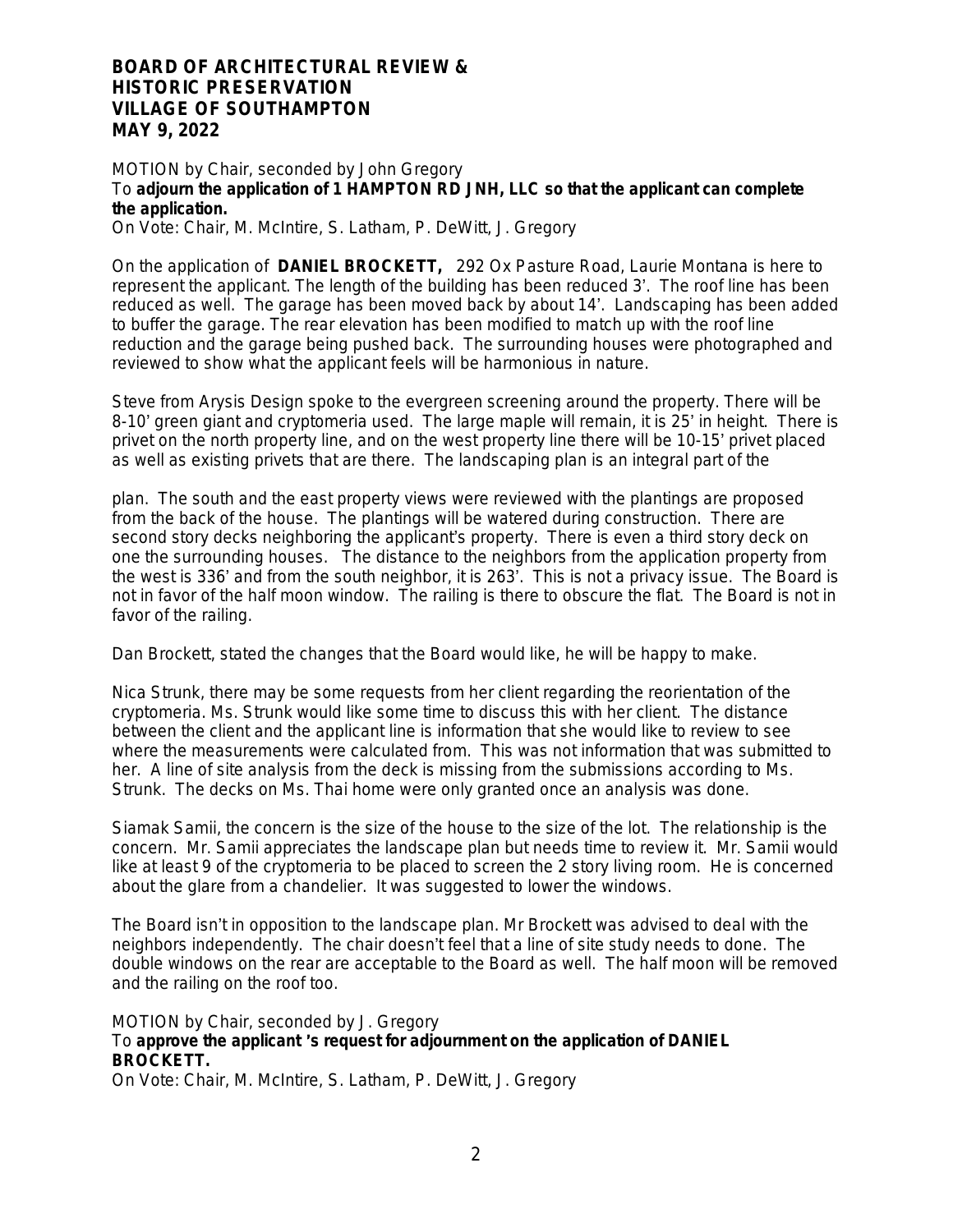On the application of **EMANON EAST, LLC,** 256 North Main Street, Michael White is here to represent the applicant. The columns have been addressed so that the capital will not pass

the beam. The shingles will now curve into the freeboard. There are 14' trees that were put in on the neighboring property by Mr. White since that was a house he built. The line of site is blocked by the gable. The trees are 30' at the Inn so you can't see into the property. Photos were reviewed with the Board. The exterior elevations need to be drawn. A line of site study is needed due to the proximity to the neighbors.

MOTION by Chair, seconded by M. McIntire

# To **adjourn the application of EMANON EAST, LLC so that the application can be made complete.**

On Vote: Chair, M. McIntire, S. Latham, P. DeWitt, J. Gregory

On the application of **CHRISCHAR, LLC,** 40 Elm Street, Lisa Zaloga and Dean Gomulka are here to represent the applicant. A site survey was done and most of the house are set back from 43'-51'. The house is now proposed to be at 43' which will be in line with the house that is 2 doors down. The house will be slightly askew to Elm Street. The windows will be one over one, this is off the blue sheet history. The soffits and the columns will be replaced so that the capitals will all match. Surrounding properties photos were reviewed to show that the addition is placed to the rear and stepped off to the back of a four square in order to preserve the shape. In the instance where it lines up, she demonstrated that the four square would be lost.

Mr. Gomulka reviewed the landscape plan. An elm tree will be added. The Japense red maple will be maintained as well as the large cryptomeria. There is privet wrapping the property. A site visit was made. An elm street will be added. Mr. Gomulka will meet with Mr. Goleski. The parking will be in the front area. M. McIntire would like the parking turned and the shared driveway be continued to be used. If they can't share the driveway, the new driveway will be the honeycomb pavers with grass.

S. Latham doesn't feel that historic preservation is being met. She opposes the moving of the house and referred to the Village Design Guildelines. The addition should be subservient. S. Latham is also in opposition to moving the building. P. DeWitt is concerned about what will happen to the brick foundation. Mr. DeWitt suggested a lower plate height. Mr. McIntire would like to maintain the orientation of the house currently. Chair agrees with not moving the building. This should only be done in necessity according the code. The building is not in disrepair, it is being done to accommodate the pool. The Board would like further justification to grant the movement.

Ms. Zaloga stated that the house can remain and the pool can still be placed. It is being moved due to the fact that they are trying to move further than 11' off the property line. The proposal is to move it from the 11' to 15'.

Peter Cardal, stated that he will continue to work with the Board. The Dios family and himself are working together since it doesn't fall under the purview of the Board. J. Gregory stated that the addition could be done without moving the house. Mr. Cardal stated that if they bring in forward it will make it more presentable. Mr. Cardal could have the brick removed and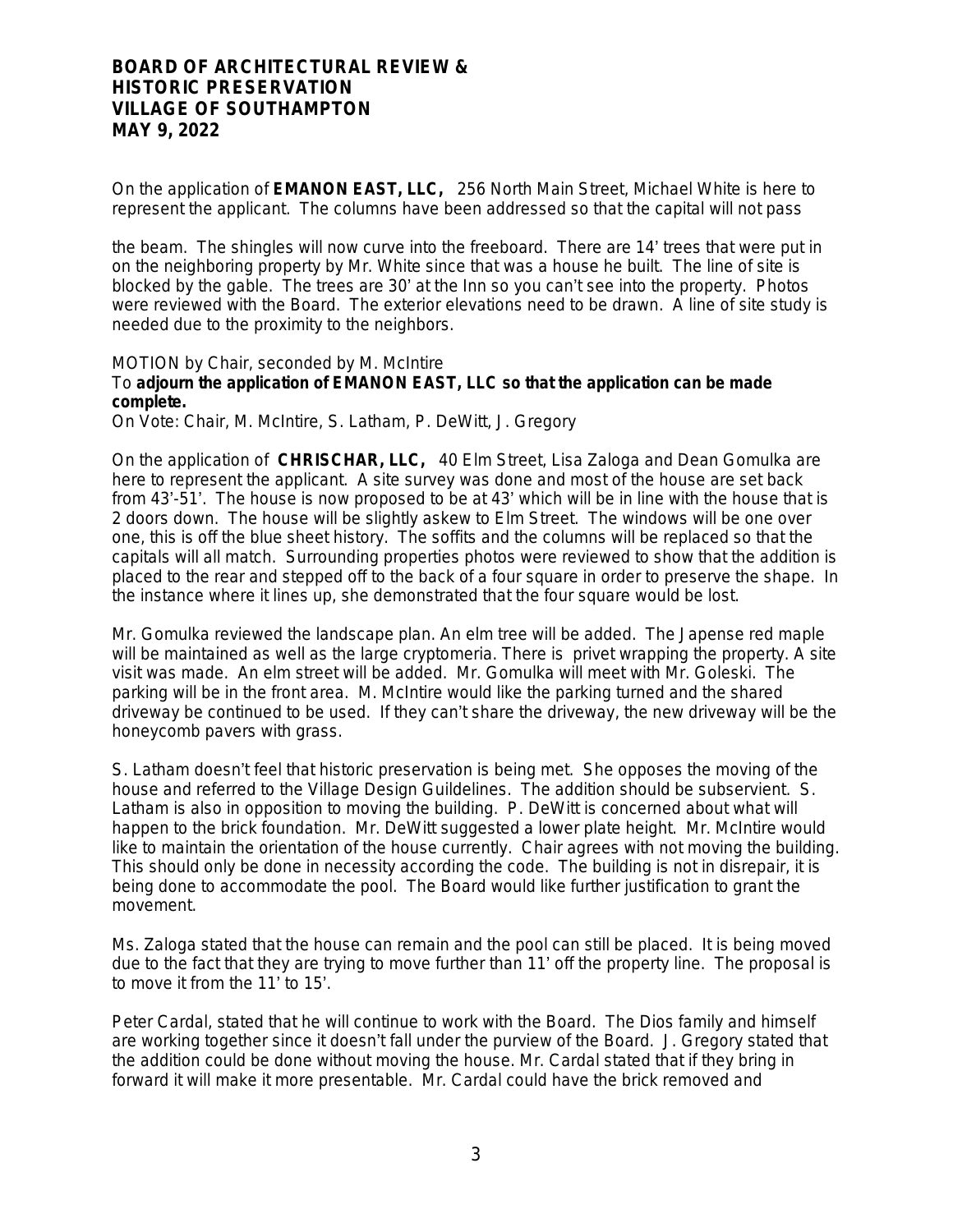cataloged and put back on if needed. The Board will go back and make another site visit with the trees in mind.

Mr. Wallach stated that the latest plan with the 90 turn on the driveway need to be submitted to the file.

Brian Donaghy, 36 Elm Street, wondered why any change location wise would be needed to the house, this is the historic district and keeping it in that location would be key. There is a common driveway there and he didn't know why there would be a needed side drive for the lot. Photos were submitted by him to show that all the homes on the street are set up that way. The trees should be pruned to kept beautiful.

Rose Dios, 38 Elm Street, 18 Elm is another home on Elm that has a similar driveway. They are opposed to sharing a driveway with this application. There is no reason why he can't have their own driveway, it makes her driveway look like a service drive to her home. The only easements are on her property for that driveway, she researched this. The movement of trees should not be discussed until the driveway is settled.

Ms. Cooley stated that if this is an issue between the neighbors then this is going to need to be decided in court. This is not the purview of the Board. Ms. Dios stated that there is not access to this property from theirs. The deed shows this according to her.

Ms. Zaloga stated that this is the only driveway that has been there, the applicant does have access.

Brian Donaghy stated that the driveway does effect the architecture. There is a gravel path that has had access. He was present for the neighbors discussing this.

MOTION by Chair, seconded by M. McIntire To **adjourn the application of CHRISCHAR, LLC.**

On Vote: Chair, M. McIntire, S. Latham, P. DeWitt, J. Gregory

On the application of **MARK AND HILARY MCINERNEY TRUST,** 150 First Neck Lane, Brian Brady is here to represent the applicant. This is an existing house and a modern addition was put on the past. References are made to call this the "sugar cube" house. An addition is proposed to be a bathroom on the roof of the flat portion. There was a marking on the photos that was called out. This is a small house on one acre of land. It is not visible from any areas. The new addition is 300 sq.ft.. The west elevation will be changed from a round window to a group of three casement windows. The windows are being changed due to the fact that the window is in a closet and they would like to be able to put a window treatment on it. S. Latham would like the round window remain. The addition she is in favor of. P. DeWitt is in favor of the addition, it was questioned if the round window was original. However B. Brady stated he doesn't know but the window that is there now is not old. J. Gregory and M. McIntire are ok with the change of the round window to a casement. Chair feels that it is an improvement to the house. The Board would like to see historic photos of the house. Mr. Brady stated that this is an historic house altered in the 1980's.

MOTION by Chair, seconded by M. McIntire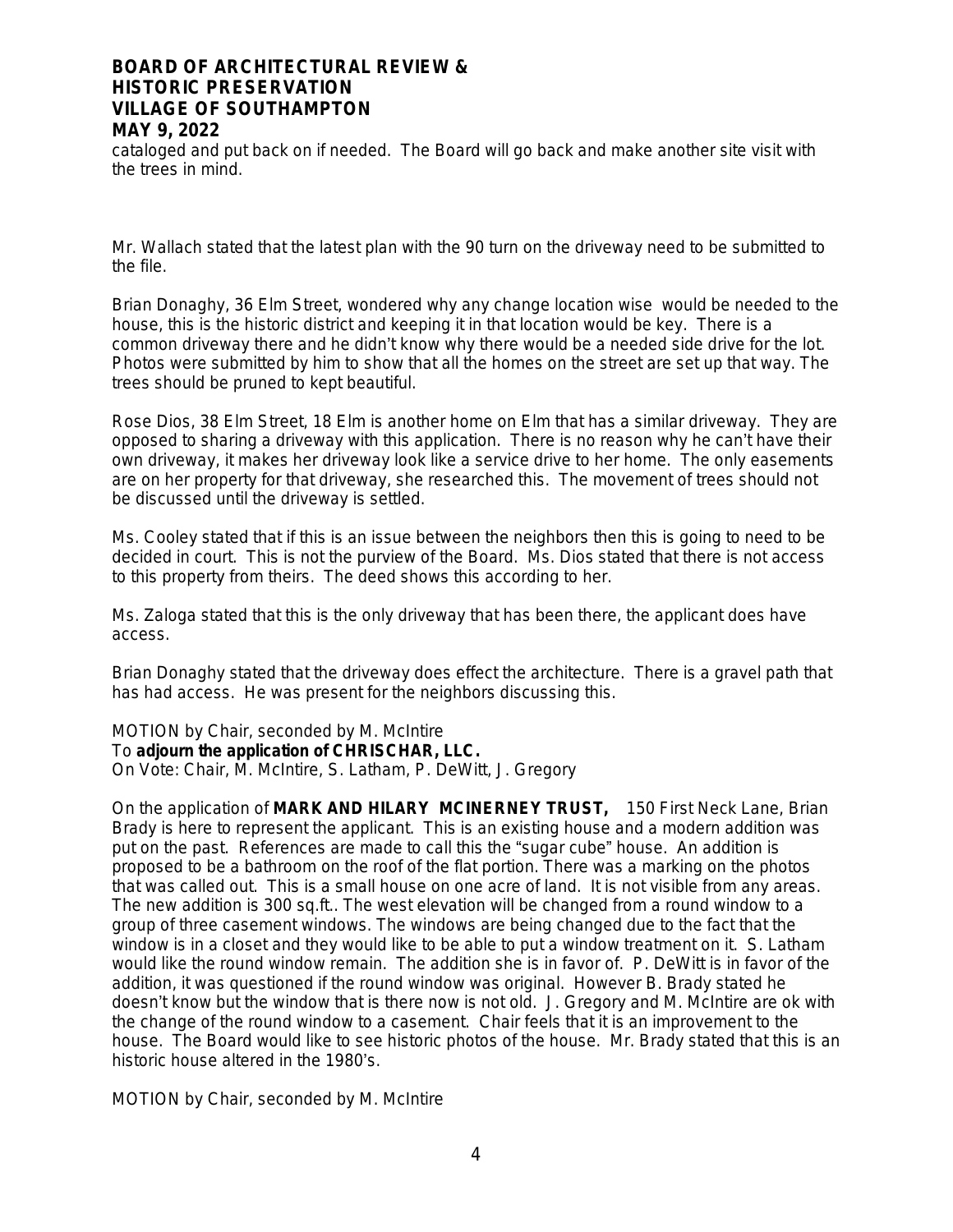To **adjourn the application of MARK AND HILARY MCINERNEY TRUST.**

On Vote: Chair, M. McIntire, S. Latham, P. DeWitt, J. Gregory

On the application of **27 GIN LANE, LLC,** 27 Gin Lane, John Bennett is here to represent the applicant. Christopher Disunno is also here to represent the applicant. This is minor alternations to the existing home. This is an ammendment to a previously approved ARB approval. They have scaled the plans down due to setbacks. All that will be done now is filling in under the porch area. The Board is happy with the changes.

MOTION by Chair, seconded by M. McIntire To **close the application for a written decision on the application of 27 GIN LANE, LLC.** On Vote: Chair, M. McIntire, S. Latham, P. DeWitt, J. Gregory

## **DRIVEWAY GATE - HISTORIC**

On the application of **840 MEADOW LANE, LLC,** 840 Meadow Lane, John Bennett and Will Campo and Craig Spiegel are here to represent the applicant. The gates are 97' from the property line. The driveway snakes around so the gates are not visible. There are gate posts out from but no gates on them. The proposed gates are for the service entrance.

MOTION by Chair, seconded by M. McIntire To **close the application of 840 MEADOW LANE, LLC for written decision.** On Vote: Chair, M. McIntire, S. Latham, P. DeWitt, J. Gregory

## **PUBLIC HEARINGS - NON-HISTORIC**

On the application of **HEART OF THE HAMPTONS,** 44 Meeting House Lane, this is before the PB for site plan approval.

On the application of **PATRICE MAGEE AND JOHN CUZZOCREA,** 90 Fox Hollow Lane, there is a request for adjournment until May 23, 2022.

MOTION by Chair, seconded by S. Latham To **approve the applicant** '**s request for adjournment on the application of PATRICE MAGEE AND JOHN CUZZOCREA until May 23, 2022.** 

On Vote: Chair, M. McIntire, S. Latham, P. DeWitt, J. Gregory

On the application of **CHARLES FALCO,** 135 Lewis Street, Michael White is here to represent the applicant. This application needs to be reviewed as if the changes had not been made. Photos were reviewed. Mr. White stated his opinion that the roof was falling off and it was a slate roof. The roof was removed due to the fact that the applicant felt that it was emergent. The remainder of the roof was destroyed in the process. Mr. White states that the roof top deck is there for light and ventilation, and in his opinion photos show that there is no privacy issues with it. A metal roof was put in due to cost of slate and the emergent condition. There are second story decks in the area. Mr. White states that they started interior alternation while they waited for a building permit and a stop work order was issued prior to the continuation of construction once permitted. The deck was turned down when they came before the Board during four previous visits, as was reflected in the final approved plans and renderings from the applicant.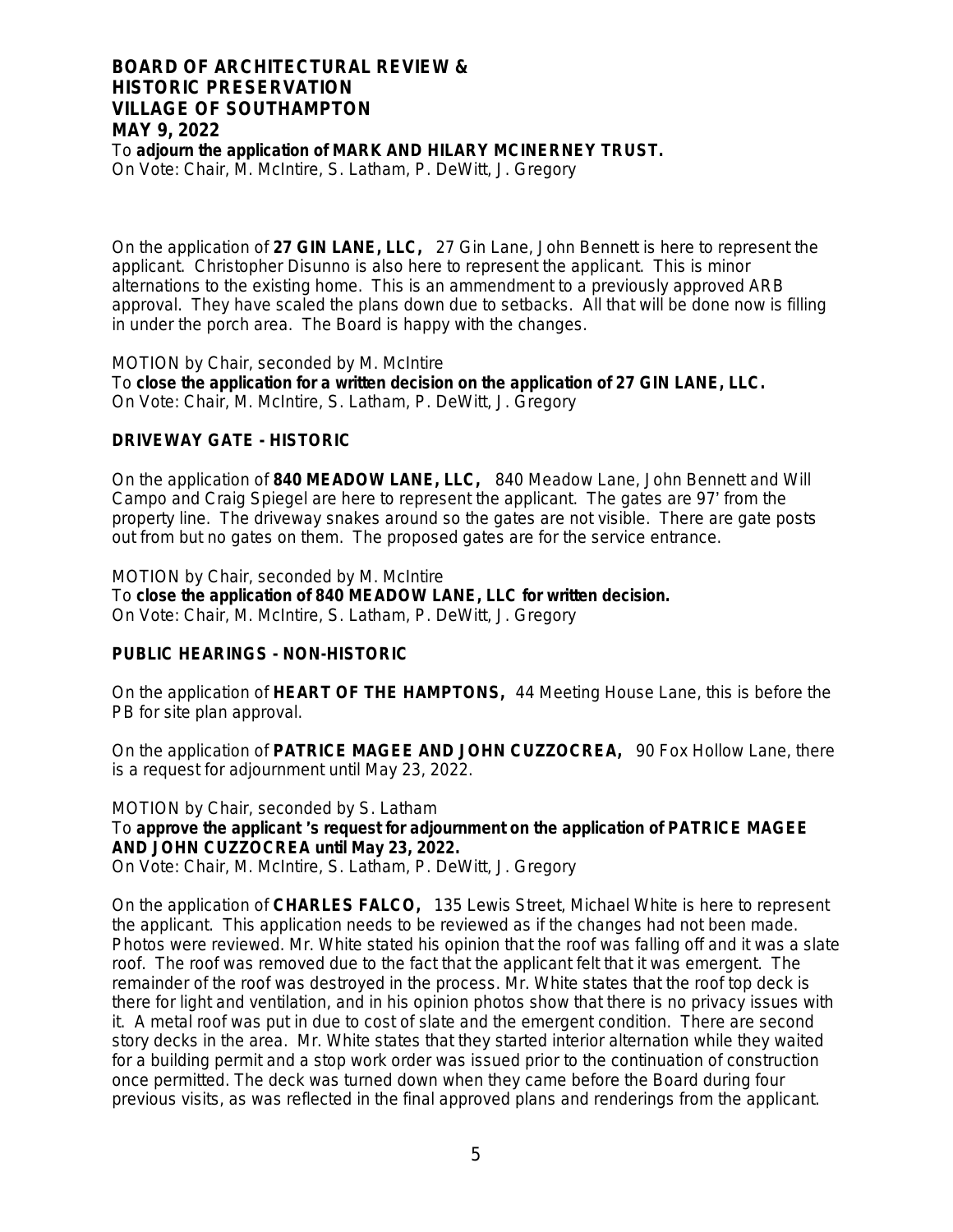There are now lights and speakers facing the neighbor, so if the deck isn't intended to be used why are they there? This was questioned by M. McIntire. M. McIntire stated that plans that were approved are not what is there now, the applicant should incur the cost necessary remove the deck, and replace the removed roof line to match the approved plans. J. Gregory

agrees. The deck was not approved, this was a blatant disregard to what the Board had approved. S. Latham suggested imitation slate for the roof. P. DeWitt agrees with the rest of the Board. Mr. DeWitt stated that the roof line has even been changed. Chair echos what the rest of the Board has stated. There was an agreement to keep the roof line, the slate roof etc and then this happens. There is nothing for the Board to do except to deny the application. This house is a contributing structure.

#### MOTION by Chair, seconded by M. McIntire

# To **close for a written decision on the application of CHARLES FALCO to deny the amendment.**

On Vote: Chair, M. McIntire, S. Latham, P. DeWitt, J. Gregory

On the application of **ANDREW SPREITZER,** 85 Hildreth Street, there is a request for adjournment to May 23, 2022.

MOTION by Chair, seconded by M. McIntire

### To **approve the applicant** '**s request for adjournment on the application of ANDREW SPREITZER until May 23, 2022.**

On Vote: Chair, M. McIntire, S. Latham, P. DeWitt, J. Gregory

On the application of **JUAN ROMERO & ANDREA GRIMALDO,** 63 Armande Street, John McNeill is here to represent the applicant. Reverse gables are predominant on Henry Street. The portico was placed on brackets. J. Gregory would prefer the shed dormer, but this will work as well. S. Latham suggested that a door frame should be added to make the door be in better proportion to the portico. Mr. McNeill will speak to his client about the shed option. A door surround was removed and still shows up on Google earth, the applicant should restore this.

MOTION by Chair, seconded by S. Latham

To **adjourn the application of JUAN ROMERO & ANDREA GRIMALDO.**

On Vote: Chair, M. McIntire, S. Latham, P. DeWitt, J. Gregory

On the application of **TARA CARMICHAEL & TODD GROSSMAN,** 93 David Whites Lane, Robert Fishchetti and Jason Poremba are here to represent the applicant. Mullions were placed 3 windows/doors now. They tried to return it back to January 26, 2022. The shed with the bracket doesn't make sense to S. Latham. The shed option was reviewed. The Board preferred the applicant's elevation showing the pool house window without the shed projection. The architect initialed this version and it was stamped for approval.

MOTION by Chair, seconded by M. McIntire

#### To **approve the application of TARA CARMICHAEL & TODD GROSSMAN as modified and signed off on by the architect.**

On Vote: Chair, M. McIntire, S. Latham, P. DeWitt, J. Gregory

On the application of **LUX CONSTRUCTION,** 80 Harvest Lane, Esra Ozcan is here to represent the application. The plans with the changes were reviewed.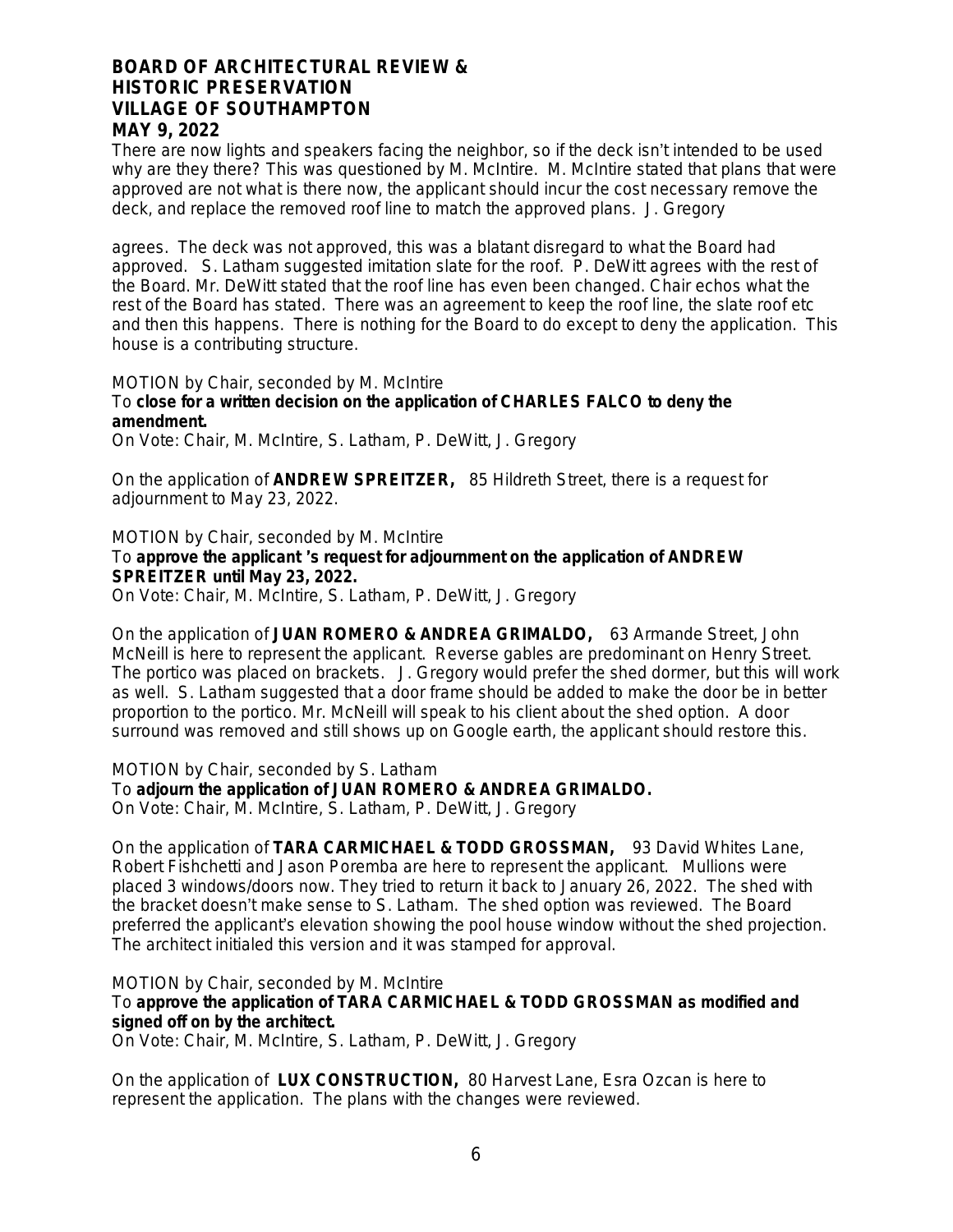MOTION by Chair, seconded by P. DeWitt To **approve the application of LUX CONSTRUCTION.** On Vote: Chair, M. McIntire, S. Latham, P. DeWitt, J. Gregory

On the application of **MICHAEL & NIKOU ROTH,** 17 Henry Street, Siyu Liu is here to represent the applicant. There is an assessment that is pending. More research was done by Ms. Liu and was submitted to the Board tonight. History catalog shows that there is a staircase on the side. A new proposed plan was reviewed. The size of the windows will be reduced. There is another placed where there would be a door to the basement. P. DeWitt is happy with the effort of Ms. Liu. Mr. DeWitt feels that the historic report should have been done by now.

Alex Wallach would like to make sure anything that was submitted be submitted to the building department tomorrow.

MOTION by Chair, seconded by M. McIntire To **adjourn the application of MICHAEL & NIKOU ROTH.** On Vote: Chair, M. McIntire, S. Latham, P. DeWitt, J. Gregory

On the application of **MARIANNA KOSHELEVA & GOR TER-GRIGORYAN,** 3 Pheasant Close S., Flueio Massi is here to represent the applicant. The opening on the stair tower dimension has been changed. The casing on the opening was changed. The door was changed to a solid door. The spacing of the driveway age has been increased to make it 50% transparency.

MOTION by Chair, seconded by S. Latham

To **approve the application of MARIANNA KOSHELEVA & GOR TER-GRIGORYAN.** On Vote: Chair, M. McIntire, S. Latham, P. DeWitt Nay: J. Gregory

On the application of **SHAMIC HOLDINGS, LLC,** 1900 Meadow Lane, Stephen Wang is here to represent the applicant. The addition is for 120 sq.ft.. The hot tub will be removed. This will then become a corner to the house. The materials will match the addition. This is not visible from the neighboring properties. The roof line remains.

MOTION by Chair, seconded by S. Latham To **approve the application of SHAMIC HOLDINGS, LLC,.** On Vote: Chair, M. McIntire, S. Latham, P. DeWitt, J. Gregory

On the application of **RING OF FIRE, LLC,** 191 Bishops Lane, Michael White is here to represent the applicant. This is an ammendment to a previously approved ARB approval. The trees that can be removed need to be clarified. Due to the trees, you can not get in the garage. A site visit will be made to check the trees. The windows have been changed to black. They were approved as white. CO will not be issued unless the approved ARB plan is met.

Francis Genoviese, 209 Bishops Lane, the discussion of the tree is moot. The tree roots are on her property, The plans have been changed subtle over time. Ms. Genoviese marked the plans as they change. The trees are moving. One tree was removed and carefully covered. M. McIntire stated that they will review the plans that was stamped, he will also go on the site visit.